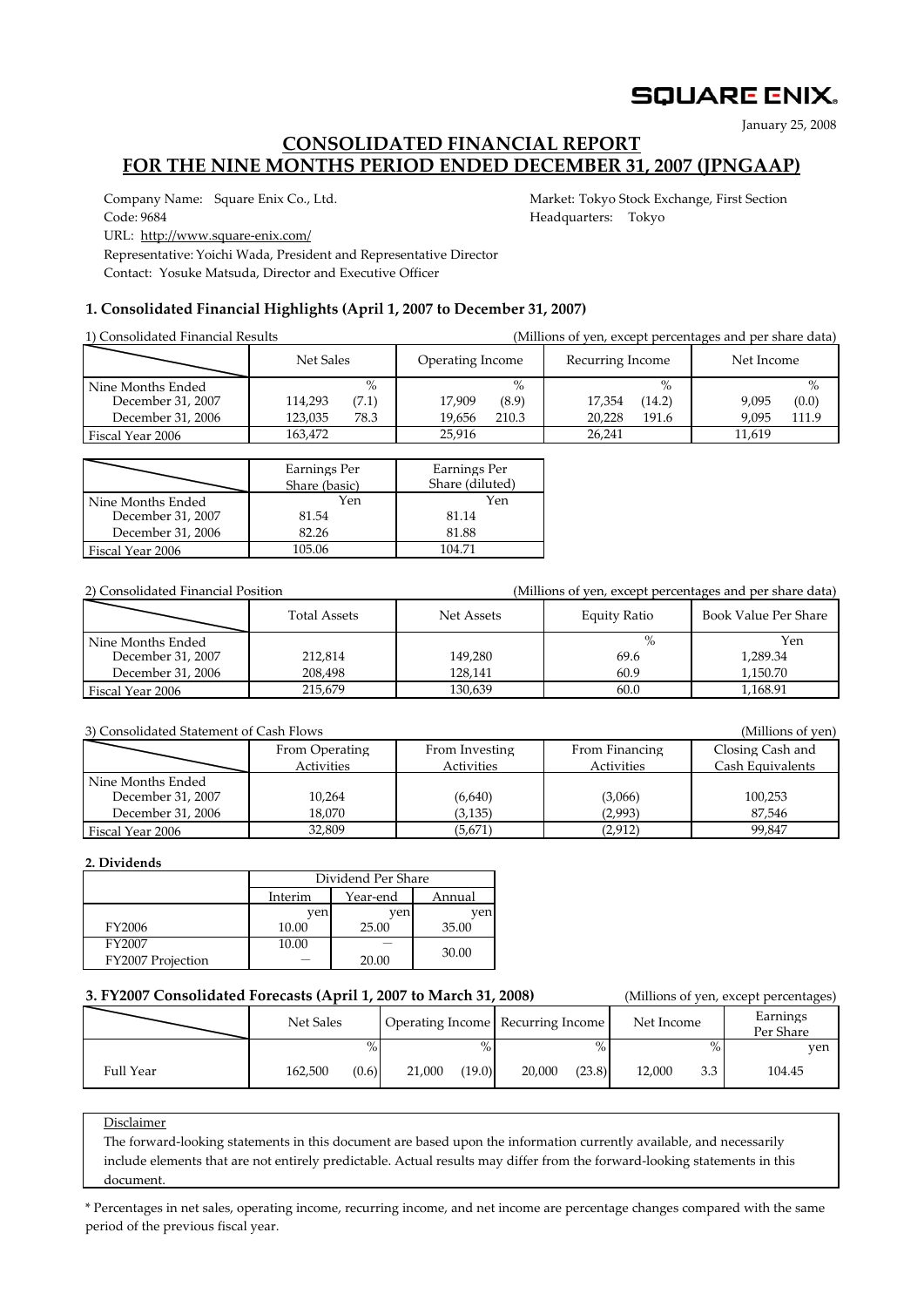# **A Summary of Consolidated Balance Sheet for Nine Months Ended December 31, 2007**

|                                                       |                           |                           |           |               | ( <i>ivililioris</i> of yen) |  |
|-------------------------------------------------------|---------------------------|---------------------------|-----------|---------------|------------------------------|--|
|                                                       | FY2006 Quarterly Results  | FY2007 Quarterly Results  |           |               | (For Reference)              |  |
| Account                                               |                           |                           |           | Change        | Fiscal Year 2006             |  |
|                                                       | (As of December 31, 2006) | (As of December 31, 2007) |           |               |                              |  |
|                                                       | Amount                    | Amount                    | Amount    | Rate          | Amount                       |  |
| (Assets)                                              |                           |                           |           | $\frac{0}{0}$ |                              |  |
| I Current assets                                      |                           |                           |           |               |                              |  |
| 1. Cash and deposits                                  | 87,551                    | 80,320                    | (7,231)   | (8.3)         | 99,852                       |  |
| 2. Notes and accounts receivable                      | 28,107                    | 22,258                    | (5, 849)  | (20.8)        | 21,206                       |  |
| 3. Short-term securities                              |                           | 24,123                    | 24,123    |               |                              |  |
| 4. Inventories                                        | 5,825                     | 5,048                     | (776)     | (13.3)        | 4,188                        |  |
| 5. Content production account                         | 10,271                    | 14,501                    | 4,230     | 41.2          | 11,903                       |  |
| 6. Deferred tax assets                                | 2,142                     | 3,479                     | 1,336     | 62.4          | 5,634                        |  |
| 7. Other current assets                               | 3,389                     | 5,171                     | 1,781     | 52.6          | 4,656                        |  |
| Allowance for doubtful accounts                       | (434)                     | (349)                     | 85        | (19.6)        | (832)                        |  |
| Total current assets<br>II Non-current assets         | 136,854                   | 154,554                   | 17,700    | 12.9          | 146,608                      |  |
| 1. Property and equipment                             | 27,069                    | 21,380                    | (5,688)   | (21.0)        | 25,664                       |  |
| 2. Intangible assets                                  | 22,141                    | 20,329                    | (1, 811)  | (8.2)         | 21,657                       |  |
| 3. Investments and other asset                        |                           |                           |           |               |                              |  |
| (1) Investment securities                             | 1,085                     | 387                       | (698)     | (64.3)        | 455                          |  |
| (2) Long-term loans                                   | 174                       | 184                       | 9         | 5.7           | 176                          |  |
| (3) Rental deposits                                   | 16,962                    | 13,448                    | (3,513)   | (20.7)        | 14,198                       |  |
| (4) Construction cooperation fund                     | 1,913                     | 1,546                     | (367)     | (19.2)        | 1,886                        |  |
| (5) Claim in bankrupcy                                | 2,210                     | 2,954                     | 744       | 33.7          | 5,065                        |  |
| (6) Deferred tax assets                               | 5,259                     | 807                       | (4, 451)  | (84.6)        | 4,939                        |  |
| $(7)$ Other                                           | 583                       | 638                       | 54        | 9.3           | 541                          |  |
| Allowance for doubtful accounts                       | (5,756)                   | (3, 417)                  | 2,339     | (40.6)        | (5, 515)                     |  |
| Total investments and other assets                    | 22,432                    | 16,549                    | (5,883)   | (26.2)        | 21,748                       |  |
| Total non-current assets<br>Total assets              | 71,644<br>208,498         | 58,260                    | (13, 384) | (18.7)        | 69,071                       |  |
| (Liabilities)                                         |                           | 212,814                   | 4,316     | 2.1           | 215,679                      |  |
| I Current liabilities                                 |                           |                           |           |               |                              |  |
| 1. Notes and accounts payable                         | 11,007                    | 10,899                    | (107)     | (1.0)         | 13,275                       |  |
| 2. Short-term loans                                   |                           | 26                        | 26        |               |                              |  |
| 3. Other accounts payable                             | 2,387                     | 2,374                     | (13)      | (0.6)         | 4,773                        |  |
| 4. Accrued expenses                                   | 4,877                     | 4,372                     | (505)     | (10.4)        | 3,379                        |  |
| 5. Accrued income taxes                               | 1,785                     | 576                       | (1,209)   | (67.7)        | 994                          |  |
| 6. Advance payments received                          | 1,027                     | 703                       | (323)     | (31.5)        | 1,188                        |  |
| 7. Deposits received                                  | 793                       | 793                       | $\Omega$  | (0.1)         | 490                          |  |
| 8. Reserve for bonuses                                | 755                       | 708                       | (46)      | (6.2)         | 1,872                        |  |
| 9. Allowance for sales returns                        | 1,869                     | 1,704                     | (164)     | (8.8)         | 2,271                        |  |
| 10. Allowance for game arcade closings                | 223                       | 393                       | 170       | 76.4          | 2,973                        |  |
| 11. Other<br>Total current liabilities                | 2,619<br>27,346           | 1,040                     | (1,578)   | (60.3)        | 1,185<br>32,404              |  |
| II Non-current liabilities                            |                           | 23,593                    | (3,752)   | (13.7)        |                              |  |
| 1. Corporate bond                                     | 50,000                    | 37,000                    | (13,000)  | (26.0)        | 50,000                       |  |
| 2. Allowance for retirement benefits                  | 2,590                     | 1,680                     | (910)     | (35.1)        | 2,169                        |  |
| 3. Other                                              | 420                       | 1,259                     | 838       | 199.5         | 466                          |  |
| Total non-current liabilities                         | 53,011                    | 39,940                    | (13,071)  | (24.7)        | 52,635                       |  |
| <b>Total liabilities</b>                              | 80,357                    | 63,534                    | (16, 823) | (20.9)        | 85,040                       |  |
| Net assets                                            |                           |                           |           |               |                              |  |
| Shareholders' equity<br>Ι.                            |                           |                           |           |               |                              |  |
| 1. Common stock                                       | 7,937                     | 14,897                    | 6,959     | 87.7          | 8,038                        |  |
| 2. Capital surplus reserve                            | 37,178                    | 44,138                    | 6,960     | 18.7          | 37,279                       |  |
| 3. Retained earnings                                  | 81,790                    | 89,988                    | 8,197     | 10.0          | 84,315                       |  |
| 4. Treasury stock<br>Total shareholders' equity       | (528)                     | (586)                     | (57)      | 11.0          | (540)                        |  |
|                                                       | 126,379                   | 148,439                   | 22,059    | 17.5          | 129,092                      |  |
| II Valuation and translation adjustment               |                           |                           |           |               |                              |  |
| 1. Unrealized gain on revaluation of other            | 210                       | (64)                      |           |               | (8)                          |  |
| investment securities                                 |                           |                           | (275)     | (130.7)       |                              |  |
| 2. Foreign currency translation adjustment            | 382                       | (249)                     | (631)     | (165.2)       | 377                          |  |
| Total valuation and translation adjustment            | 592                       | (313)                     | (906)     | (153.0)       | 368                          |  |
| III Stock acquisition rights                          |                           | 20                        | 20        |               |                              |  |
| IV Minority interests in consolidated<br>subsidiaries | 1,169                     | 1,135                     | (34)      | (2.9)         | 1,178                        |  |
| Total net assets                                      | 128,141                   | 149,280                   | 21,139    | 16.5          | 130,639                      |  |
| Total liabilities and net assets                      | 208,498                   | 212,814                   | 4,316     | 2.1           | 215,679                      |  |

(Millions of yen)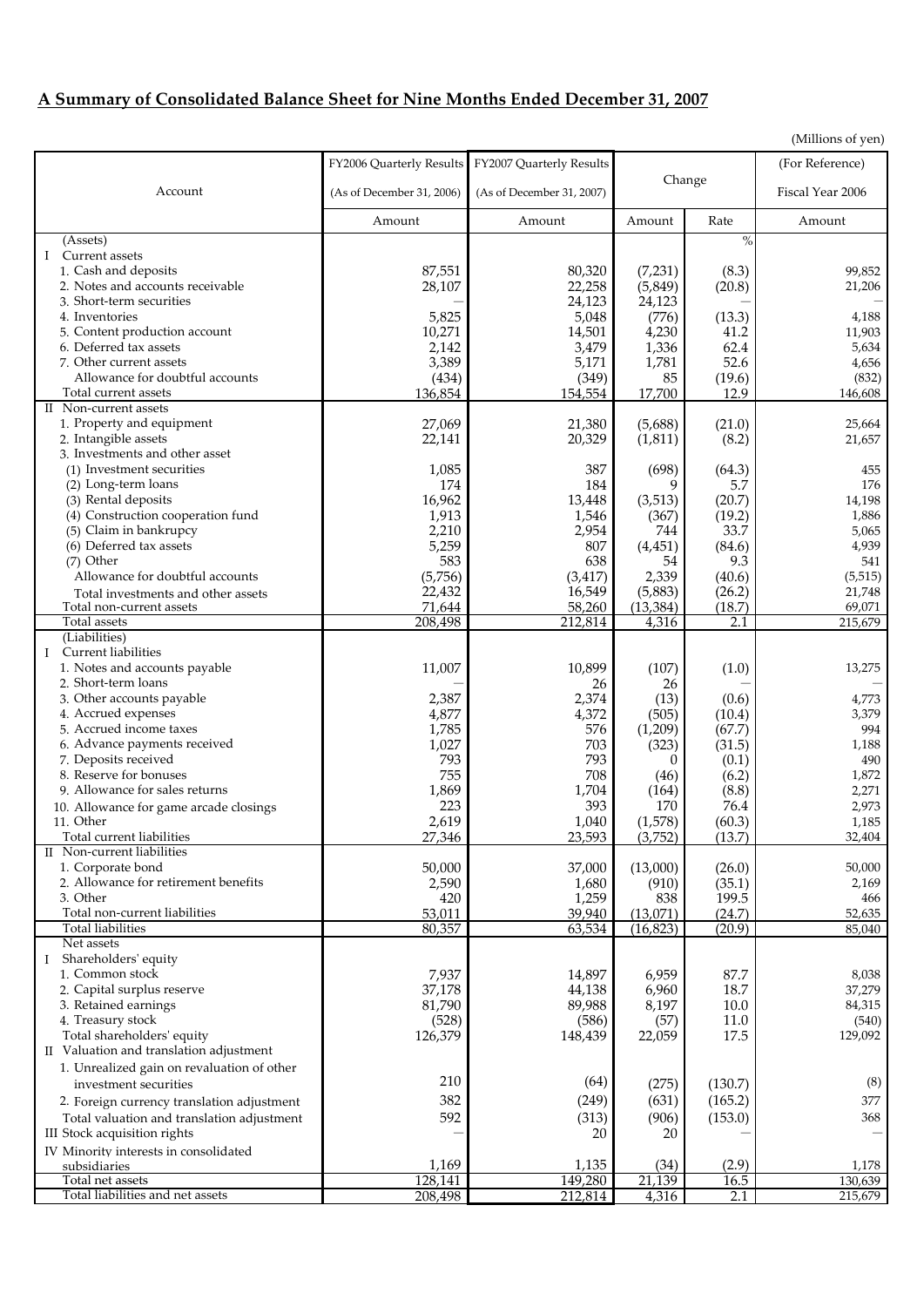# **A Summary of Consolidated Statements of Income for Nine Months Ended December 31, 2007**

|                                                  |                           |                           |          |         | (Millions of yen) |
|--------------------------------------------------|---------------------------|---------------------------|----------|---------|-------------------|
|                                                  | FY2006 Quarterly Results  | FY2007 Quarterly Results  | Change   |         | (For Reference)   |
| Account                                          | (As of December 31, 2006) | (As of December 31, 2007) |          |         | Fiscal Year 2006  |
|                                                  | Amount                    | Amount                    | Amount   | Rate    | Amount            |
| I Net Sales                                      | 123,035                   | 114,293                   | (8,741)  | (7.1)   | 163,472           |
| <b>II</b> Cost of sales                          | 64,780                    | 61,659                    | (3, 121) | (4.8)   | 87,262            |
| Gross profit                                     | 58,254                    | 52,634                    | (5,620)  | (9.6)   | 76,210            |
| Reversal of allowance for sales returns          | 1,186                     | 2,271                     | 1,084    | 91.4    | 1,186             |
| Provision for allowance for sales returns        | 1,869                     | 1,704                     | (164)    | (8.8)   | 2,271             |
| Net gross profit                                 | 57,572                    | 53,201                    | (4,371)  | (7.6)   | 75,125            |
| III Selling, general and administrative expenses | 37,916                    | 35,291                    | (2,624)  | (6.9)   | 49,209            |
| Operating income                                 | 19,656                    | 17,909                    | (1,746)  | (8.9)   | 25,916            |
| IV Non-operating income                          | 979                       | 1,046                     | 67       | 6.9     | 1,176             |
| V Non-operating expenses                         | 406                       | 1,600                     | 1,194    | 293.4   | 852               |
| Recurring income                                 | 20,228                    | 17,354                    | (2,873)  | (14.2)  | 26,241            |
| VI Extraordinary gain                            | 2,990                     | 1,088                     | (1,901)  | (63.6)  | 3,778             |
| VII Extraordinary loss                           | 4,410                     | 2,456                     | (1,953)  | (44.3)  | 11,629            |
| Income before income taxes and distribution      |                           |                           |          |         |                   |
| of loss in partnership (tokumei-kumiai)          | 18,808                    | 15,986                    | (2,821)  | (15.0)  | 18,390            |
| Distribution of loss in partnership              | 15                        | (2)                       | (17)     | (113.8) | 16                |
| Income before income taxes                       | 18,792                    | 15,988                    | (2,804)  | (14.9)  | 18,374            |
| Corporate, resident and enterprise taxes         | 3,556                     | 1,376                     | (2,180)  | (61.3)  | 2,915             |
| Refunded income taxes                            | (117)                     | (424)                     | (306)    | 261.0   | (127)             |
| Deferred income taxes                            | 6,231                     | 5,993                     | (238)    | (3.8)   | 3,941             |
| Minority interest in consolidated subsidiaries   | 26                        | (51)                      | (78)     | (291.9) | 24                |
| Net income                                       | 9,095                     | 9,095                     | $\Omega$ | 0.0     | 11,619            |

# **A Summary of Consolidated Statements of Cash Flows for Nine Months Ended December 31, 2006**

|    |                                                                             |                           |                           | (Millions of yen $/$ %) |
|----|-----------------------------------------------------------------------------|---------------------------|---------------------------|-------------------------|
|    |                                                                             | FY2006 Quarterly Results  | FY2007 Quarterly Results  | (For Reference)         |
|    | Account                                                                     | (As of December 31, 2006) | (As of December 31, 2007) | Fiscal Year 2006        |
|    |                                                                             | Amount                    | Amount                    | Amount                  |
|    |                                                                             |                           |                           |                         |
| -1 | Cash flows from operating activities                                        |                           |                           |                         |
|    | Income before income taxes                                                  | 18,792                    | 15,988                    | 18,374                  |
|    | Depreciation and amortization                                               | 8,120                     | 7,297                     | 11,115                  |
|    | Decrease (increase) in accounts receivable                                  | 4,075                     | (1,203)                   | 11,090                  |
|    | (Decrease) in inventories                                                   | (3, 401)                  | (3, 495)                  | (2,780)                 |
|    | (Decrease) increase in purchase liabilities                                 | (324)                     | (1,949)                   | 1,671                   |
|    | (Decrease) in accrued consumption taxes                                     | (604)                     | (112)                     | (320)                   |
|    | Income taxes paid                                                           | (5,686)                   | (531)                     | (7,249)                 |
|    | Other                                                                       | (2,900)                   | (5,728)                   | 908                     |
|    | Net cash provided by operating activities                                   | 18,070                    | 10,264                    | 32,809                  |
| П  | Cash flows from investing activities                                        |                           |                           |                         |
|    | Payments for acquiring property and equipment                               | (8, 226)                  | (5, 512)                  | (10, 733)               |
|    | Payments for acquiring intangible assets                                    | (299)                     | (163)                     | (413)                   |
|    | Proceeds from return of guarantee money paid                                | 948                       | 1,637                     | 1,113                   |
|    | Payments for provision of guarantee money paid                              | (325)                     | (566)                     | (398)                   |
|    | Payments for acquiring short-term securities                                |                           | (4, 123)                  |                         |
|    | Other                                                                       | 4,766                     | 2,086                     | 4,760                   |
|    | Net cash provided by investing activities                                   | (3, 135)                  | (6,640)                   | (5,671)                 |
| Ш  | Cash flows from financing activities                                        |                           |                           |                         |
|    | Payments for dividends                                                      | (3, 237)                  | (3,737)                   | (3, 314)                |
|    | Other                                                                       | 243                       | 670                       | 401                     |
|    | Net cash provided by financing activities                                   | (2,993)                   | (3,066)                   | (2, 912)                |
| IV | Effect of exchange rate changes on cash and cash equivalents                | 339                       | (82)                      | 356                     |
| V  | Net (decrease) increase in cash and cash equivalents                        | 12,281                    | 475                       | 24,582                  |
| VI | Cash and cash equivalents at beginning of period                            | 75,252                    | 99,847                    | 75,252                  |
|    | VII Increase in cash and cash equivalents due to increase in consolidated   |                           |                           |                         |
|    | subsidiaries                                                                | 13                        |                           | 13                      |
|    | VIII Decrease in cash and cash equivalents due to exclusion of consolidated |                           |                           |                         |
|    | subsidiaries                                                                |                           | (70)                      |                         |
|    | IX Cash and cash equivalent at period end                                   | 87,546                    | 100,253                   | 99,847                  |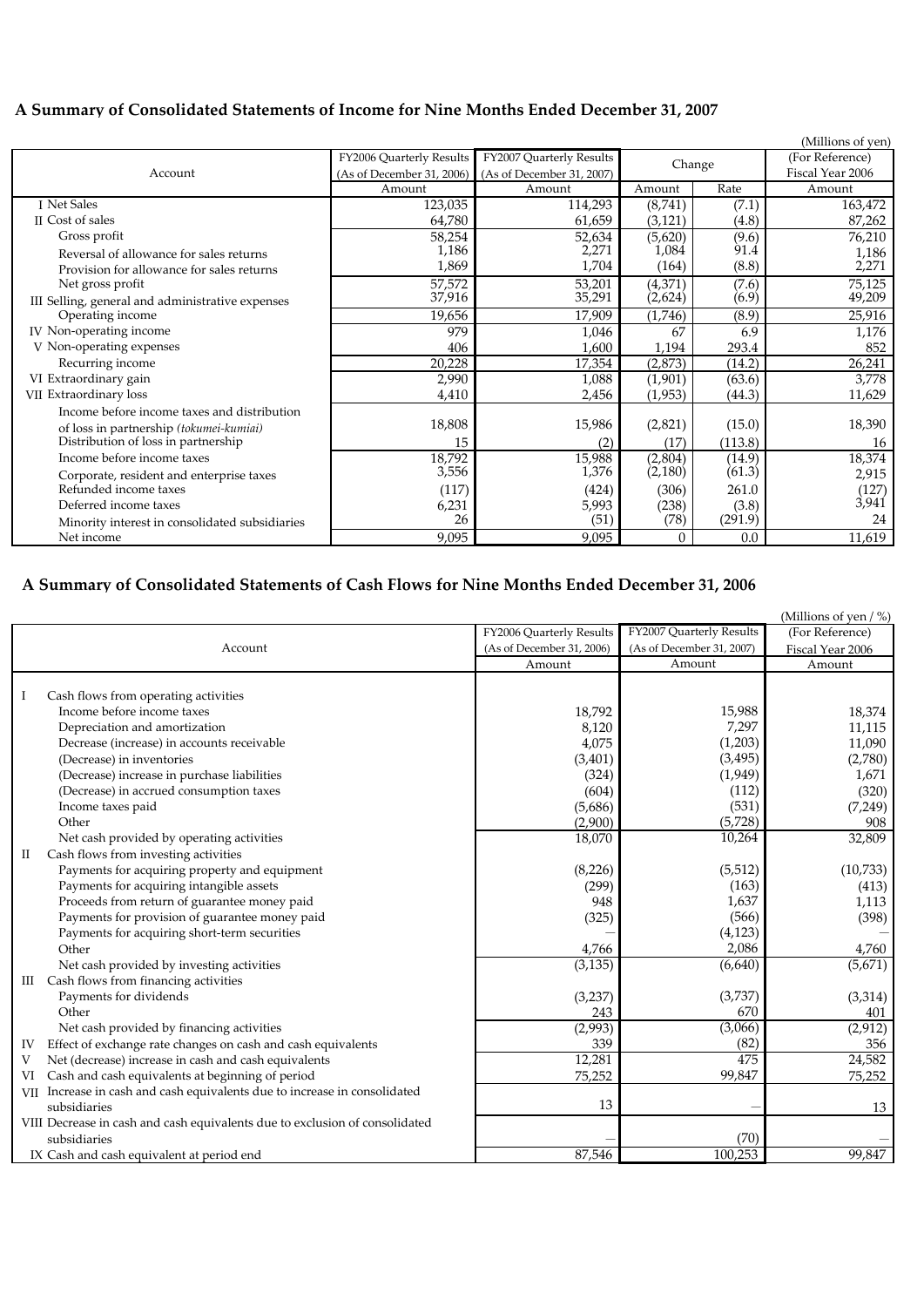## **Segment Information**

#### 1. Consolidated Business Segment Information

FY2006 Quarterly Results (April 1, 2006 to December 31, 2006) (Millions of yen)

|                                | Games<br>(Offline) | Games<br>(Online) | Mobile Phone<br>Content | Publication | Amusement | Other | Total   | Eliminations<br>or Unallocated | Consolidated<br>Total |
|--------------------------------|--------------------|-------------------|-------------------------|-------------|-----------|-------|---------|--------------------------------|-----------------------|
| Sales and operating income     |                    |                   |                         |             |           |       |         |                                |                       |
| Net sales                      |                    |                   |                         |             |           |       |         |                                |                       |
| (1) Sales to outside customers | 40,298             | 10,568            | 4,396                   | 8,135       | 56,369    | 3,267 | 123,035 | -                              | 123,035               |
| (2) Intersegment sales         |                    |                   |                         |             |           |       |         |                                |                       |
| Total                          | 40,298             | 10,568            | 4,396                   | 8,135       | 56,369    | 3,267 | 123,035 | –                              | 123,035               |
| Operating expenses             | 26,473             | 5,570             | 3,671                   | 5,580       | 57,123    | 1,970 | 100,390 | 2,989                          | 103,379               |
| Operating income               | 13,824             | 4,998             | 724                     | 2,555       | (754)     | 1,297 | 22,645  | (2,989)                        | 19,656                |
|                                |                    |                   |                         |             |           |       |         |                                |                       |

Notes: 1. The classification of business segments is made according to the types of products and services.

2. Major products offered by each business segment

| Segment              | Major Products                                                   |  |  |  |  |
|----------------------|------------------------------------------------------------------|--|--|--|--|
| Games (Offline)      | Games                                                            |  |  |  |  |
| Games (Online)       | Online games                                                     |  |  |  |  |
| Mobile Phone Content | Content for mobile phones                                        |  |  |  |  |
| Publication          | Magazine comics, serial comics, game-related books               |  |  |  |  |
|                      | All the businesses of the TAITO Group including Amusement        |  |  |  |  |
| Amusement            | operation and Rental, Sales of Goods and Merchandise and Content |  |  |  |  |
|                      | <b>Services</b>                                                  |  |  |  |  |
| Other                | Derivative products such as character merchandise, school for    |  |  |  |  |
|                      | game designers                                                   |  |  |  |  |
|                      |                                                                  |  |  |  |  |

3. Unallocated operating expenses included in "Eliminations or Unallocated" totaled ¥2,989 million. These expenses are related to administrative departments, such as accounting and general affairs, of the Company, which provide services and operational support that are not allocable to specific business segments.

| FY2007 Quarterly Results (April 1, 2007 to Decemeber 31, 2007) |                    |                   |                         |             |           |       |         | (Millions of yen) |                                    |
|----------------------------------------------------------------|--------------------|-------------------|-------------------------|-------------|-----------|-------|---------|-------------------|------------------------------------|
|                                                                | Games<br>(Offline) | Games<br>(Online) | Mobile Phone<br>Content | Publication | Amusement | Other | Total   | or Unallocated    | Eliminations Consolidated<br>Total |
| Sales and operating income                                     |                    |                   |                         |             |           |       |         |                   |                                    |
| Net sales                                                      |                    |                   |                         |             |           |       |         |                   |                                    |
| (1) Sales to outside customers                                 | 34,541             | 9,495             | 4,974                   | 8,514       | 50,406    | 6,362 | 114,293 | —                 | 114,293                            |
| (2) Inter-segment sales                                        |                    |                   | 79                      | –           | 896       | 252   | 1,229   | (1,229)           |                                    |
| Total                                                          | 34,541             | 9,495             | 5,054                   | 8,514       | 51,302    | 6,614 | 115,523 | (1,229)           | 114,293                            |
| Operating expenses                                             | 25,788             | 4,792             | 3,962                   | 5,759       | 49,662    | 4,197 | 94,163  | 2.220             | 96,384                             |
| Operating income                                               | 8.752              | 4.702             | 1.092                   | 2.755       | 1.640     | 2.416 | 21,359  | (3,450)           | 17.909                             |

Notes: 1. The classification of business segments is made according to the types of products and services.

|  |  | 2. Major products offered by each business segment |
|--|--|----------------------------------------------------|
|  |  |                                                    |

| Segment              | Major Products                                                                                                                |  |  |  |  |
|----------------------|-------------------------------------------------------------------------------------------------------------------------------|--|--|--|--|
| Games (Offline)      | Games                                                                                                                         |  |  |  |  |
| Games (Online)       | Online games                                                                                                                  |  |  |  |  |
| Mobile Phone Content | Content for mobile phones                                                                                                     |  |  |  |  |
| Publication          | Magazine comics, serial comics, game-related books                                                                            |  |  |  |  |
| Amusement            | All businesses of Taito Group such as Amusement Operation and<br>Rental, Sales of Goods and Merchandise, and Content Services |  |  |  |  |
| Other                | Derivative products such as character merchandise, creator training<br>school                                                 |  |  |  |  |

3. Unallocated operating expenses included in "Eliminations or Unallocated" totaled \43,406million. These expenses are related to administrative departments, such as accounting and general affairs, of the Company, which provide services and operational support that are not allocable to specific business segments.